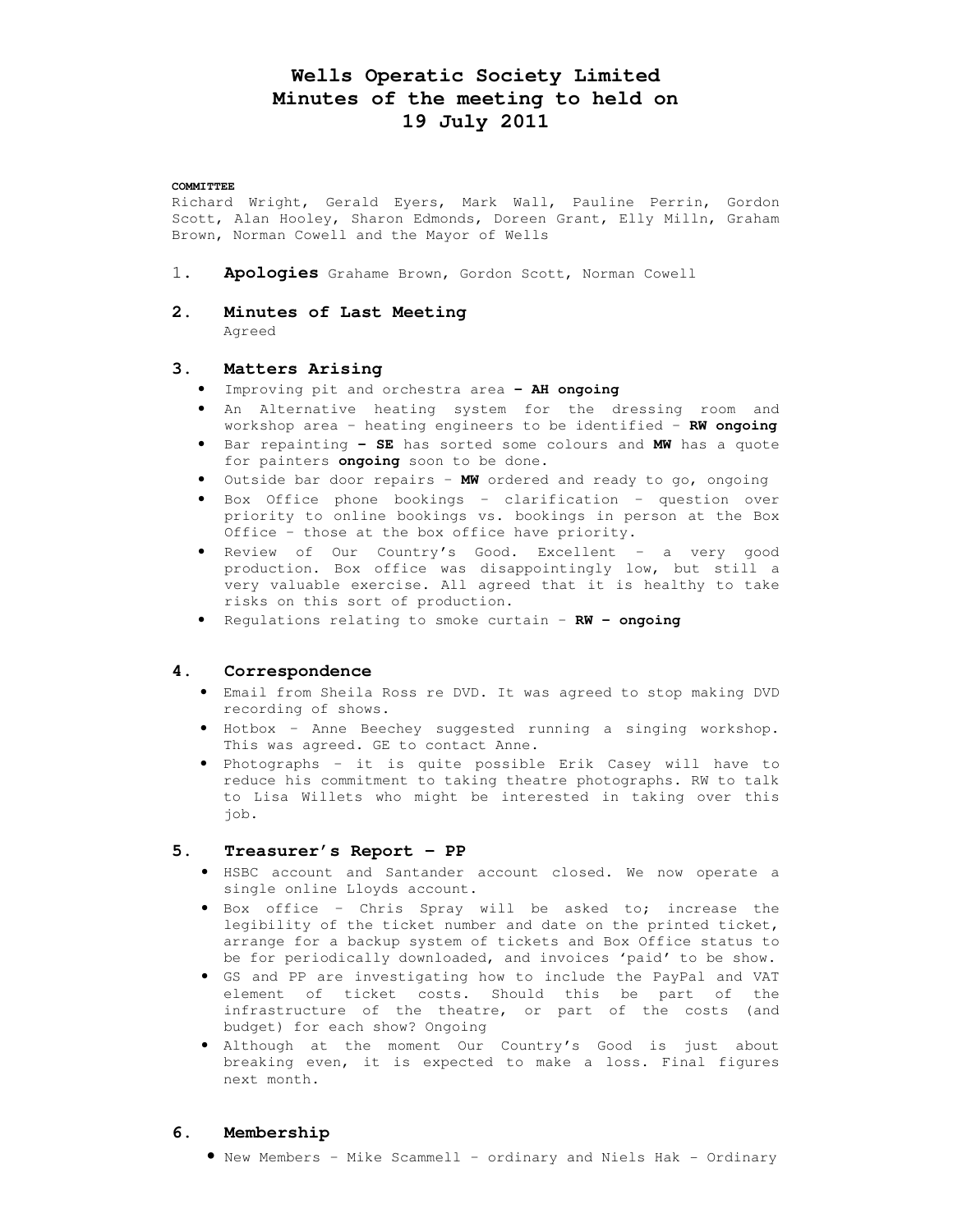- Patrons update **EM** The summer newsletter is ready to go as soon as the next Trifold is ready. **EM** will look at ways of increasing patron numbers and monitor interest as she gets to understand her role this year.
- AGM and Dinner Dance dates to be arranged **AH** ongoing

# **7. Publicity**

- The Publicity Guide update **RW & KE** a couple of amendments and adjustments were suggested – numbers and distribution, advertising and printing. The use of the Triangle parish flier.
- Paper for the billboards **AH** ongoing

### **8. Theatre Renovations**

- Purchase of new rehearsal piano **GE and Sheila Ross** ongoing
- Lighting desk and window and the use of radio microphones. Some discussion. MW to cost the replacement of the fixed Lighting box window with one that opens. Ongoing

# **9. Production/trifold/hire**

- **Brenda Bly The Teen Detective 14 17 Sept 2011**  Director **AH**, MD – **Sheila Ross,** SM – **David Papworth, ASM** – **Catherine Tucker,** Assistant Producer **– Doreen grant,** Lighting – **Graham Brown,** Choreography **– Carol Applegate,** Prompt – **Anne Beechey,**  Costumes **– Sarah Briton ,** Make-up – **Helen & Julie Makin, Pete Ross –** Sound. Rehearsal schedule **done**. Budget **done**, Ticket Price **£10 and £8**
- **Robin Hood**  10-17 Dec 2011 written by Vicky Orman, Director **Tina Eyers**, MD **– Sheila Ross**, Choreographer – **Kim Fisher**  (adults) **Ella Upham** (children) SM – **Charlie Watkins**, ASM – **Catharine Tucker,** Lighting – **Graham Brown**, Sound – **Pete Ross**, Make-up – **Helen & Julie Makin,** Producer – **GE,** Prompt - ?, Costumes – **Sarah Briton & co,** Rehearsal schedule **done**, Budget TBA, Ticket Price is **£9 & £7**
- **2 x one act plays Feb 23-25 2012– MW & DG** directing, titles and team to be arranged. Budget? Rehearsal schedule?
- **The Sound of Music 16-21 April 2012** Director **Gill Kerton**, MD – **Darren Kerton –** Choreographer **– Kim Fisher,** Producer **– Vicky Orman,** SM **– Chris Spray,** Set design/ASM **– Catherine Tucker,**  Programme and Publicity – **Katy Biggs and Mark O'Callaghan,**  Costumes - ?, Lighting – **Adam Killey**, Props - ?, Prompt - ?, Rehearsal schedule TBA, Budget TBA, Ticket price £12 and £9?, no concessions Friday and Saturday. It was agreed to audition the full cast.
- **Youth Theatre Production June 2012 The Wiz.** Director Sarah Neale, other details to follow soon.
- **Play July 4-7th 2012**, anyone interested? Lois Harbinson will direct if nobody else comes forward. Other details to follow.
- **A Little Night Music Sept 5th-8th 2012** Director **Lois Harbinson**, MD –**Sheila Ross,** Producer - ? Other details to follow.
- **Panto December 15-22nd 2012**. Anyone interested?
- **Spring 2016** Ken Edmonds has suggested that we consider 'Kiss Me Kate' as this is the  $400^{th}$  year after Shakespeare's death. Other Shakespeare productions might also be considered for this year. **Ongoing.**

### **10. Training**

Bicton Course  $22<sup>nd</sup>$  to  $24<sup>th</sup>$  July- details on notice board. Anyone interested should talk to GE or RW; there is the possibility of the society supporting the cost of this course.

### **11. Show Reviews**

- Our Country's Good lots very good comments.
- Billy Elliott and Dirty Dancing, London. Really enjoyable **DG**